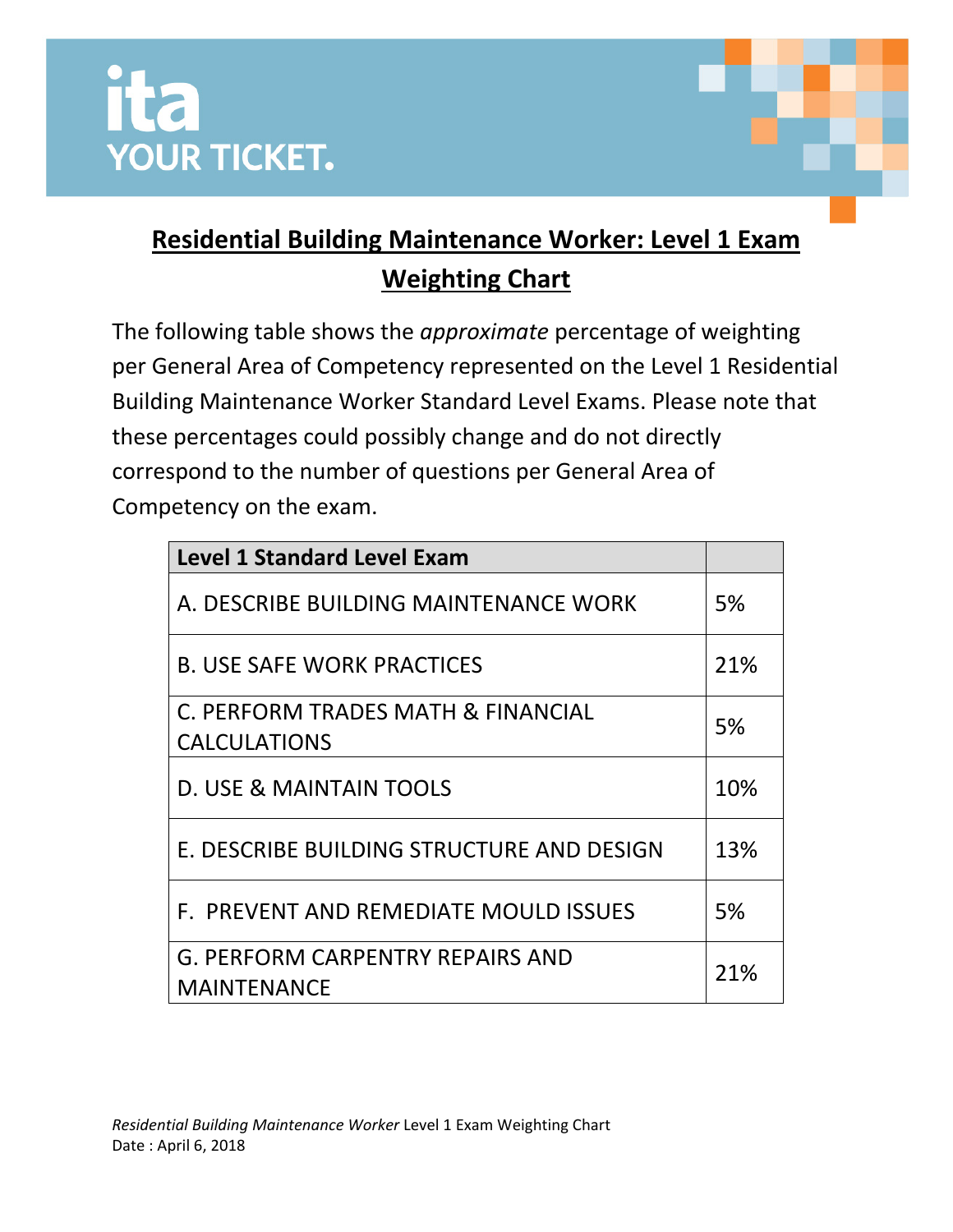

| Level 1 Standard Level Exam      |     |
|----------------------------------|-----|
| H. REPAIR DRYWALL                | 15% |
| LL APPLY PUBLIC RELATIONS SKILLS | 5%  |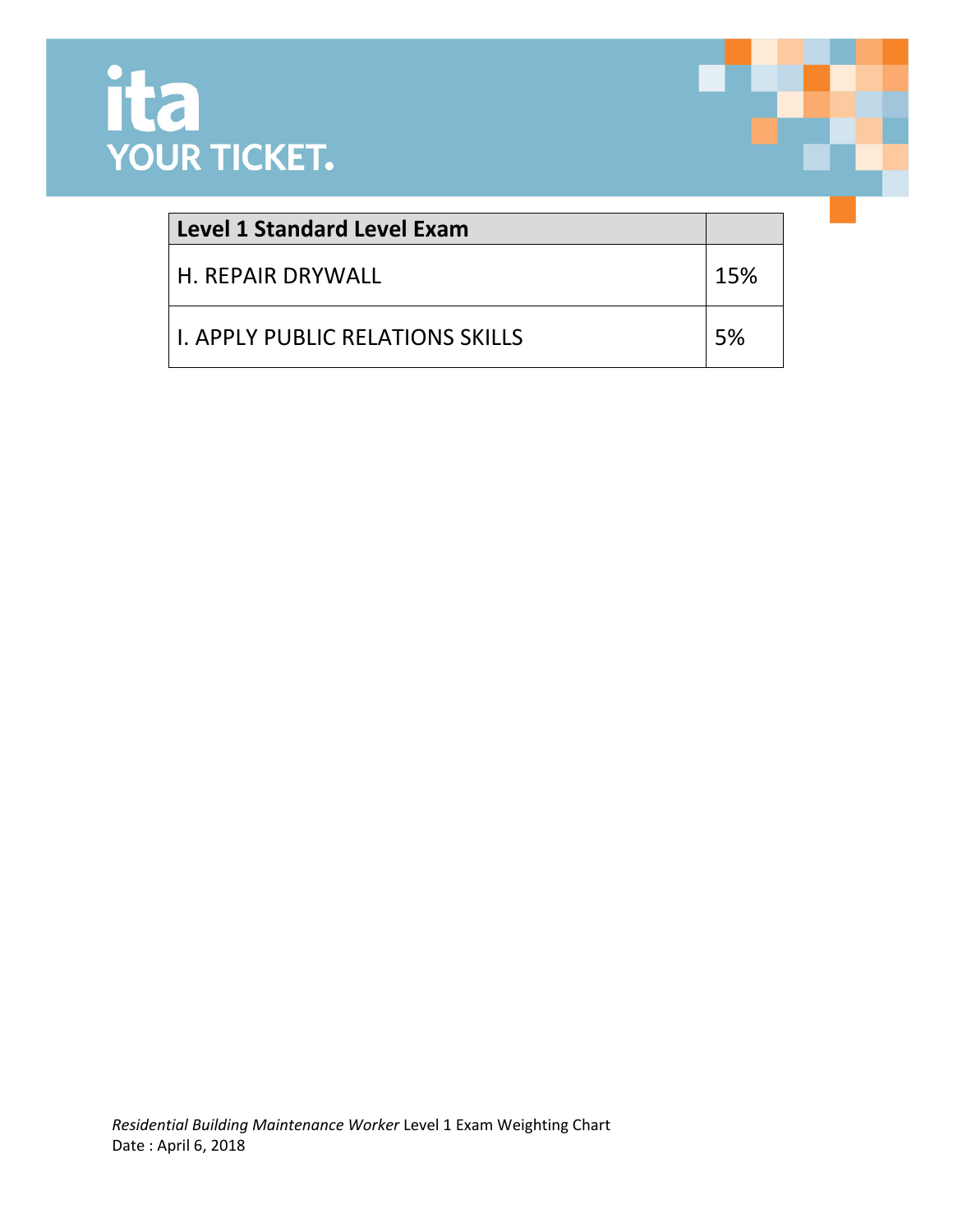



The following table shows the *approximate* percentage of weighting per General Area of Competency represented on the Level 2 Residential Building Maintenance Worker Standard Level Exams. Please note that these percentages could possibly change and do not directly correspond to the number of questions per General Area of Competency on the exam.

| <b>Level 2 Standard Level Exam</b>        |     |
|-------------------------------------------|-----|
| <b>B. USE SAFE WORK PRACTICES</b>         | 5%  |
| D. USE & MAINTAIN TOOLS                   | 5%  |
| E. DESCRIBE BUILDING STRUCTURE AND DESIGN | 15% |
| <b>I. APPLY PUBLIC RELATIONS SKILLS</b>   | 15% |
| J. REPAIR AND MAINTAIN PLUMBING           | 10% |
| K. REPAIR AND MAINTAIN ROOFING            | 15% |
| L. REPAIR AND MAINTAIN FLOORING           | 15% |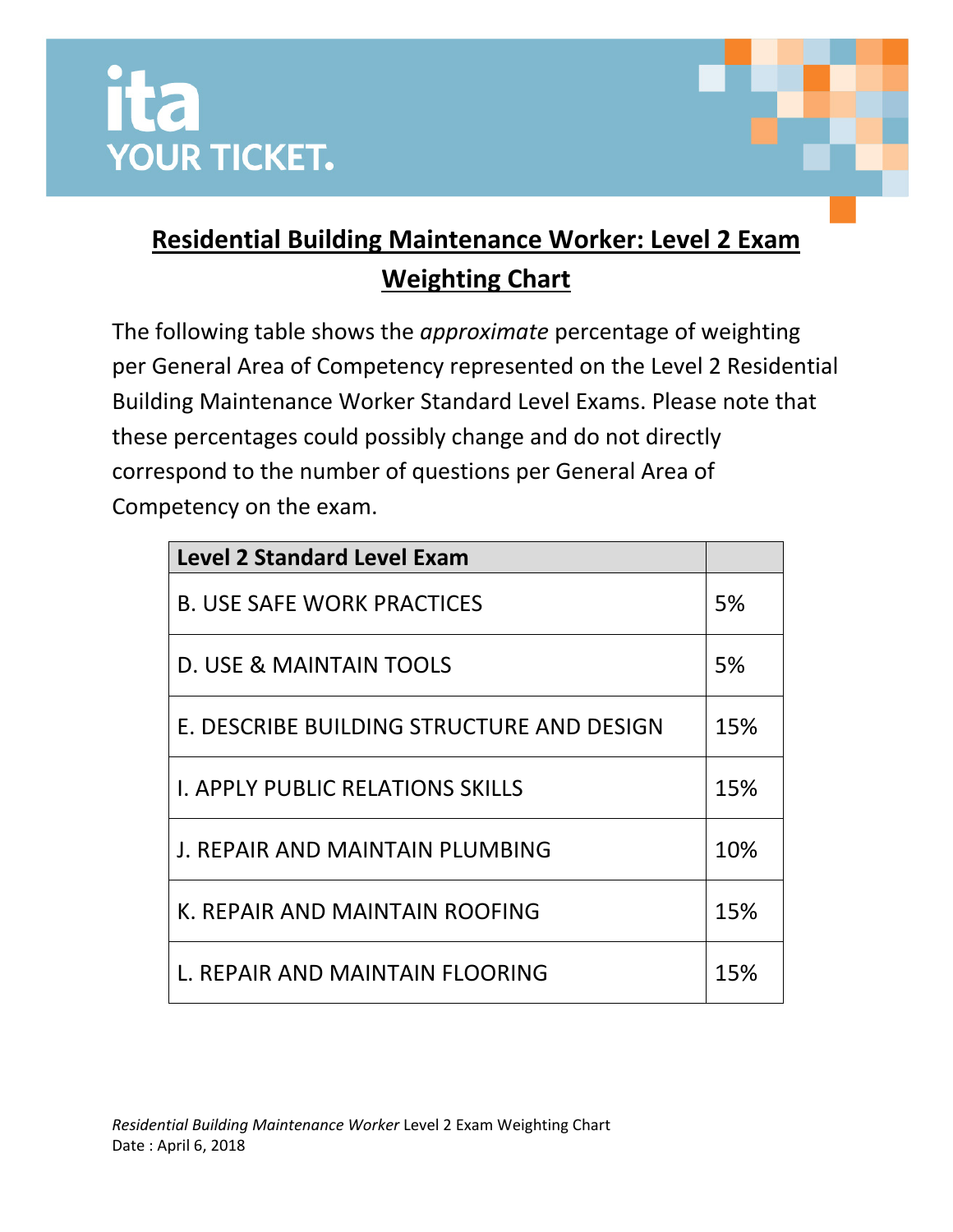

| <b>Level 2 Standard Level Exam</b>    |     |
|---------------------------------------|-----|
| M. REPAIR AND MAINTAIN HEATING AND    | 15% |
| <b>VENTILATION SYSTEMS</b>            |     |
| N. PERFORM RBMW ADMINISTRATIVE DUTIES | 5%  |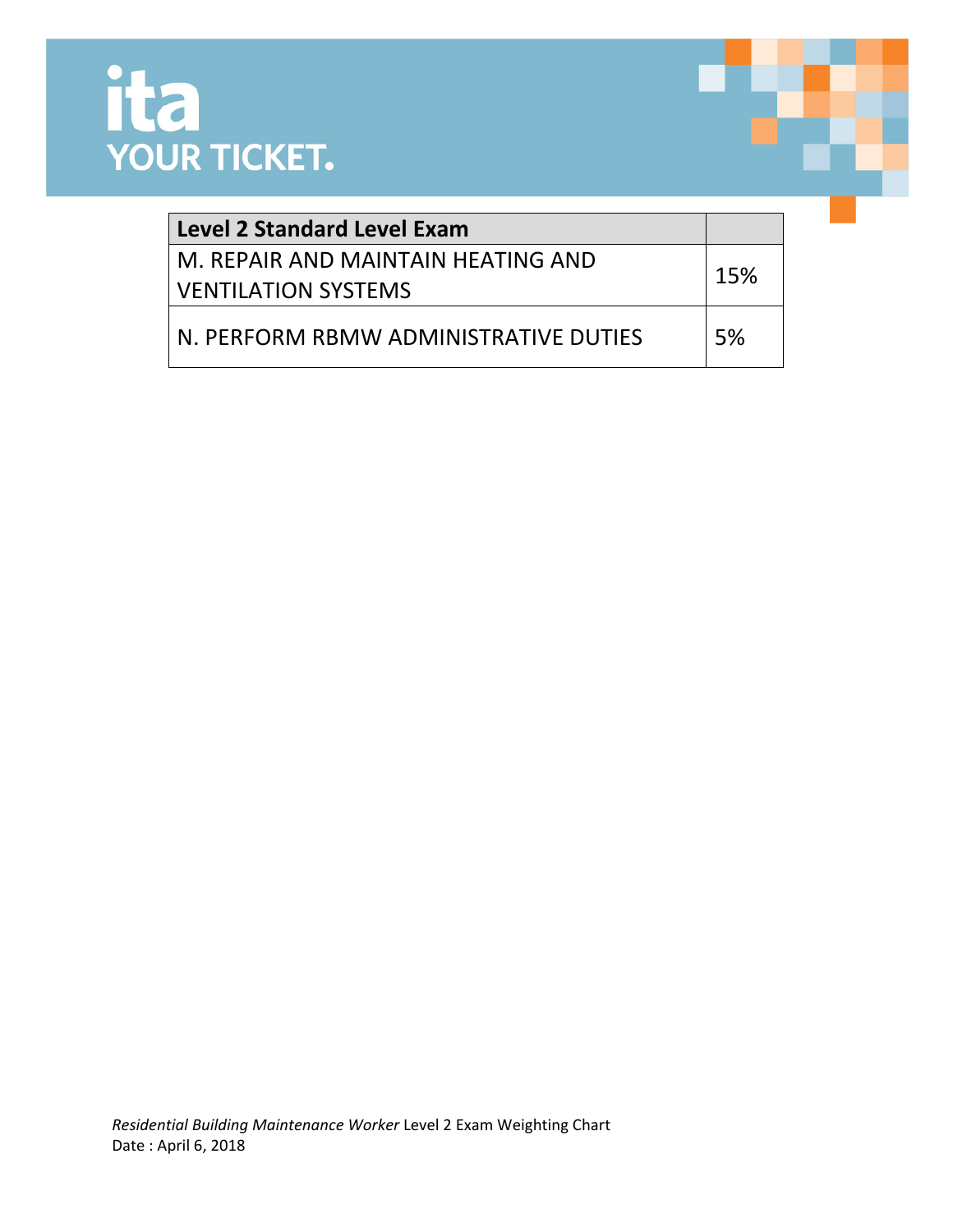



The following table shows the *approximate* percentage of weighting per General Area of Competency represented on the Level 3 Residential Building Maintenance Worker Standard Level Exams. Please note that these percentages could possibly change and do not directly correspond to the number of questions per General Area of Competency on the exam.

| <b>Level 3 Standard Level Exam</b>                               |     |
|------------------------------------------------------------------|-----|
| <b>B. USE SAFE WORK PRACTICES</b>                                | 4%  |
| C. PERFORM TRADES MATH & FINANCIAL<br><b>CALCULATIONS</b>        | 4%  |
| D. USE & MAINTAIN TOOLS                                          | 5%  |
| E. DESCRIBE BUILDING STRUCTURE AND DESIGN                        | 10% |
| <b>I. APPLY PUBLIC RELATIONS SKILLS</b>                          | 10% |
| M. REPAIR AND MAINTAIN HEATING AND<br><b>VENTILATION SYSTEMS</b> | 16% |
| N. PERFORM RBMW ADMINISTRATIVE DUTIES                            | 9%  |
| O. DESCRIBE BASIC BUILDING SCIENCES                              | 10% |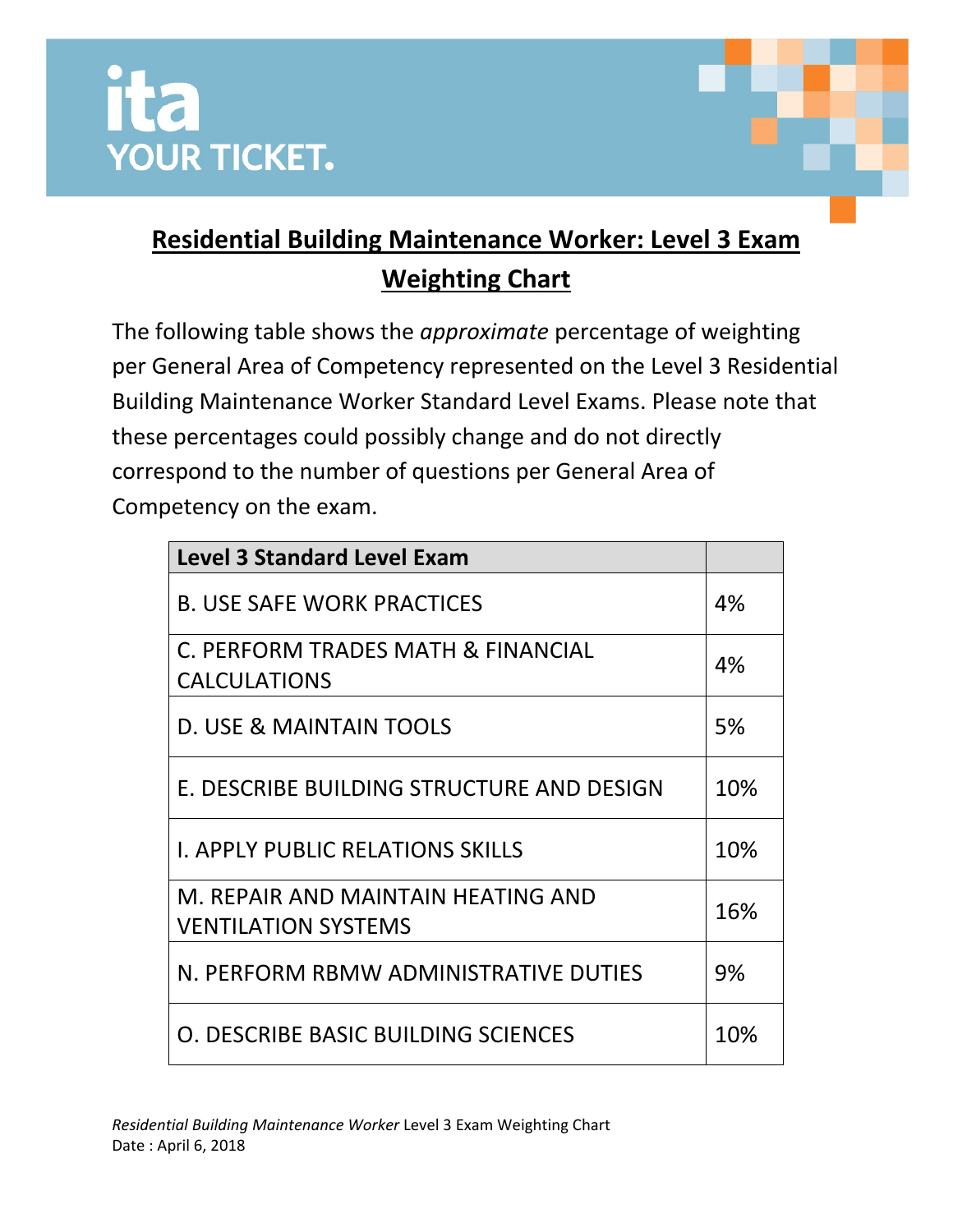

| <b>Level 3 Standard Level Exam</b> |     |
|------------------------------------|-----|
| P. REPAIR AND MAINTAIN ELECTRICAL  | 16% |
| Q. APPLY PAINT AND WALL COVERINGS  | 16% |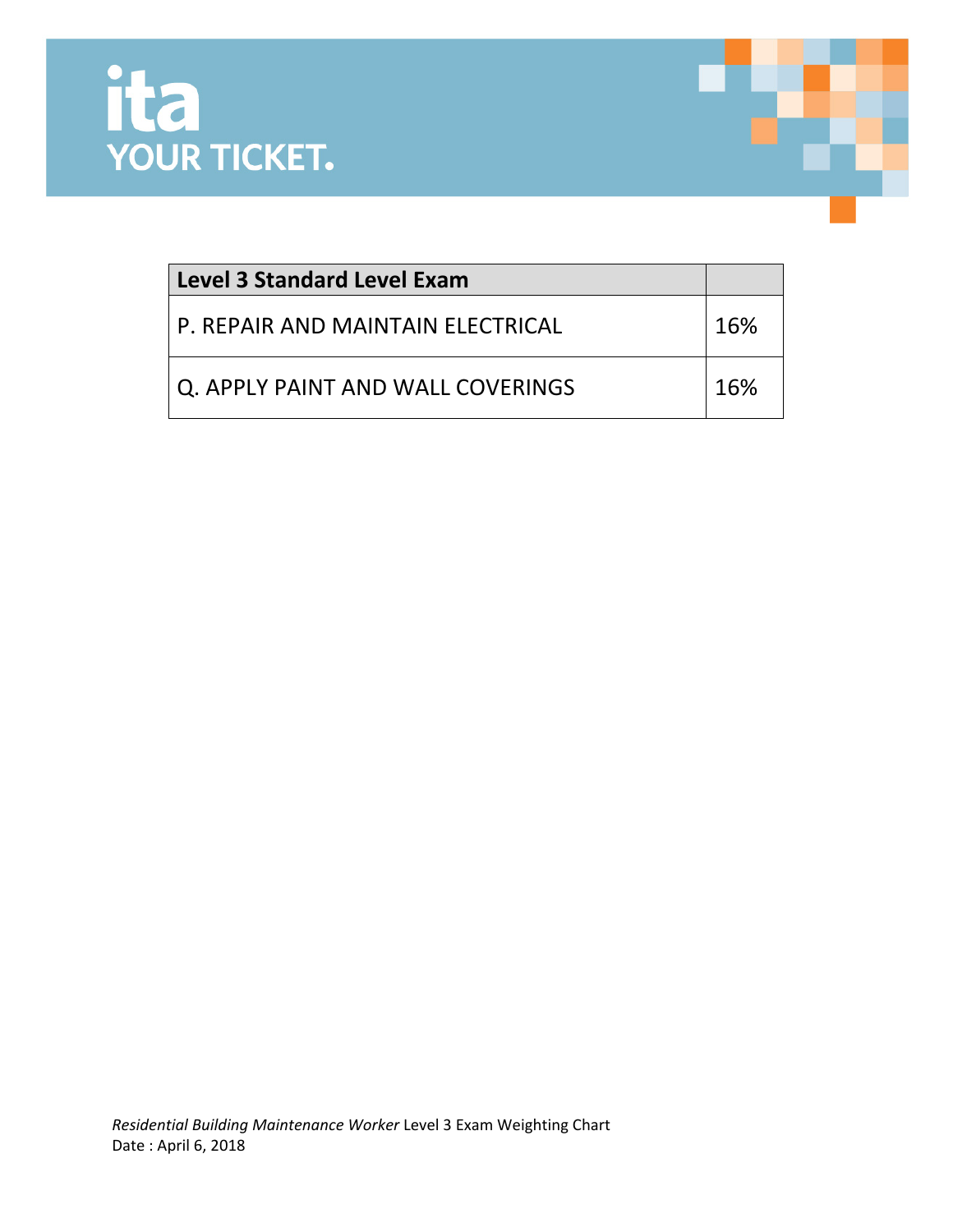



The following table shows the *approximate* percentage of weighting per General Area of Competency represented on the Residential Building Maintenance Worker Certificate of Qualification exam. Please note that these percentages could possibly change and do not directly correspond to the number of questions per General Area of Competency on the exam.

| <b>Residential Building Maintenance Worker CofQ-</b><br><b>GAC</b> |       |
|--------------------------------------------------------------------|-------|
| A. DESCRIBE BUILDING MAINTENANCE WORK                              | $1\%$ |
| <b>B. USE SAFE WORK PRACTICES</b>                                  | 10%   |
| C. PERFORM TRADES MATH & FINANCIAL<br><b>CALCULATIONS</b>          | 4%    |
| D. USE & MAINTAIN TOOLS                                            | 9%    |
| E. DESCRIBE BUILDING STRUCTURE AND DESIGN                          | 13%   |
| F. PREVENT AND REMEDIATE MOULD ISSUES                              | $1\%$ |
| <b>G. PERFORM CARPENTRY REPAIRS AND</b><br><b>MAINTENANCE</b>      | 6%    |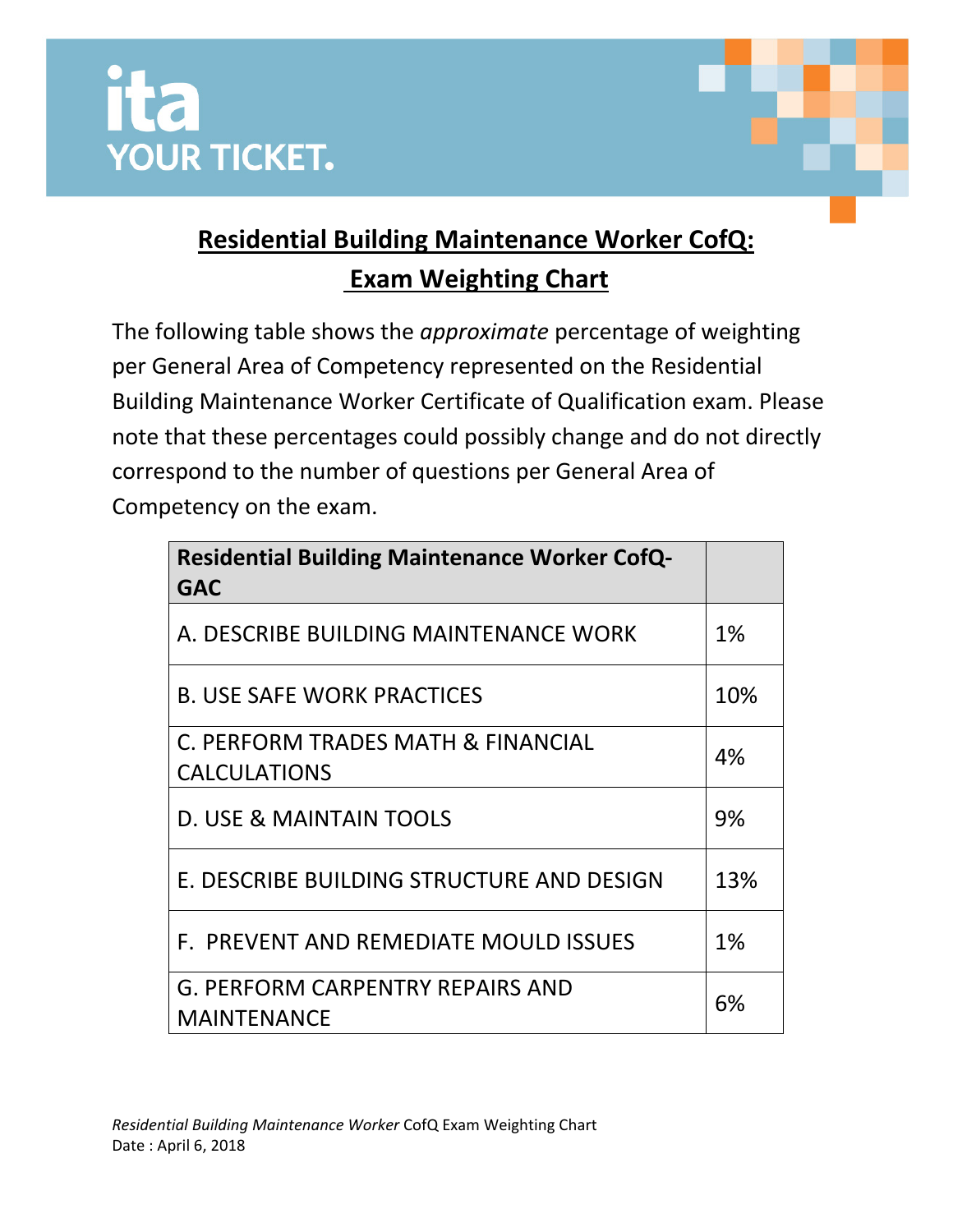

| <b>Residential Building Maintenance Worker CofQ-</b><br><b>GAC</b> |     |
|--------------------------------------------------------------------|-----|
| <b>H. REPAIR DRYWALL</b>                                           | 5%  |
| <b>I. APPLY PUBLIC RELATIONS SKILLS</b>                            | 9%  |
| J. REPAIR AND MAINTAIN PLUMBING                                    | 3%  |
| K. REPAIR AND MAINTAIN ROOFING                                     | 5%  |
| L. REPAIR AND MAINTAIN FLOORING                                    | 5%  |
| M. REPAIR AND MAINTAIN HEATING AND<br><b>VENTILATION SYSTEMS</b>   | 10% |
| N. PERFORM RBMW ADMINISTRATIVE DUTIES                              | 5%  |
| O. DESCRIBE BASIC BUILDING SCIENCES                                | 4%  |
| P. REPAIR AND MAINTAIN ELECTRICAL                                  | 5%  |
| Q. APPLY PAINT AND WALL COVERINGS                                  | 5%  |